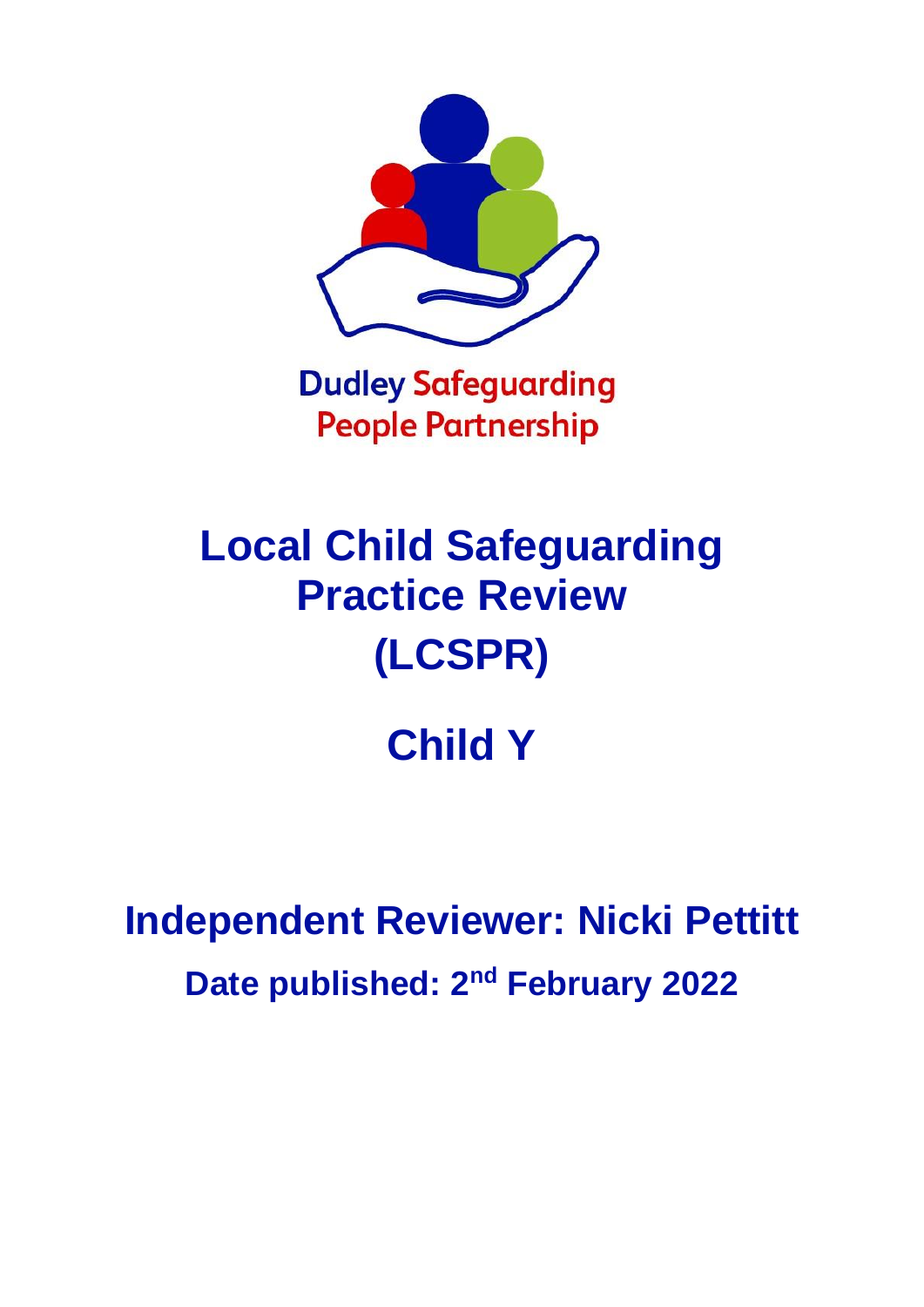# **Local Child Safeguarding Practice Review (LCSPR) Learning identified from considering Child Y<sup>1</sup>**

#### **Contents**

| 1. Introduction    | page 2  |
|--------------------|---------|
| 2. Process         | page 2  |
| 3. Learning        | page 3  |
| 4. Recommendations | page 11 |

### **1 Introduction**

- 1.1 The DSPP agreed to undertake a CSPR by considering a case to be referred to as Child Y. They recognised that lessons could be learned from reviewing the practice in the case, with the aim of better safeguarding the children of Dudley.
- 1.2 Child Y was nearly seven years old when they first started school and was significantly developmentally delayed due to neglect. The child lived with their parents who had managed to avoid professionals for a number of years. The review considered the professional involvement with this family in order to identify learning for the wider systems and practice in cases where neglect and lack of engagement features.
- 1.3 Learning has been identified in the following areas:
	- The link between child neglect and missing school
	- Information sharing with health visitors if there are concerns about a young child's development
	- The importance of seeing a child and meaningfully considering their lived experience
	- The impact of working in difficult and exceptional circumstances<sup>2</sup>, particularly when working with families who are hard to engage
	- Ensuring child protection procedures are followed when neglect is a concern
	- The importance of professional challenge
	- Meaningfully considering fathers

### **2 The Process**

2.1 An independent lead reviewer was commissioned<sup>3</sup> to work alongside local professionals to undertake the review. Information provided to the rapid review meeting was considered and individual agency chronologies including analysis were requested from all involved. These identified important single agency learning.

<sup>&</sup>lt;sup>1</sup> The child is to be referred to as Child Y initially; this may be subject to change following consultation with the safeguarding partners and the family. <sup>2</sup> Covid 19 in this case.

<sup>&</sup>lt;sup>3</sup> Nicki Pettitt is an independent social work manager and safeguarding consultant. She is a lead reviewer undertaking Serious Case Reviews and now Child Safeguarding Practice Reviews and is entirely independent of the DSPP.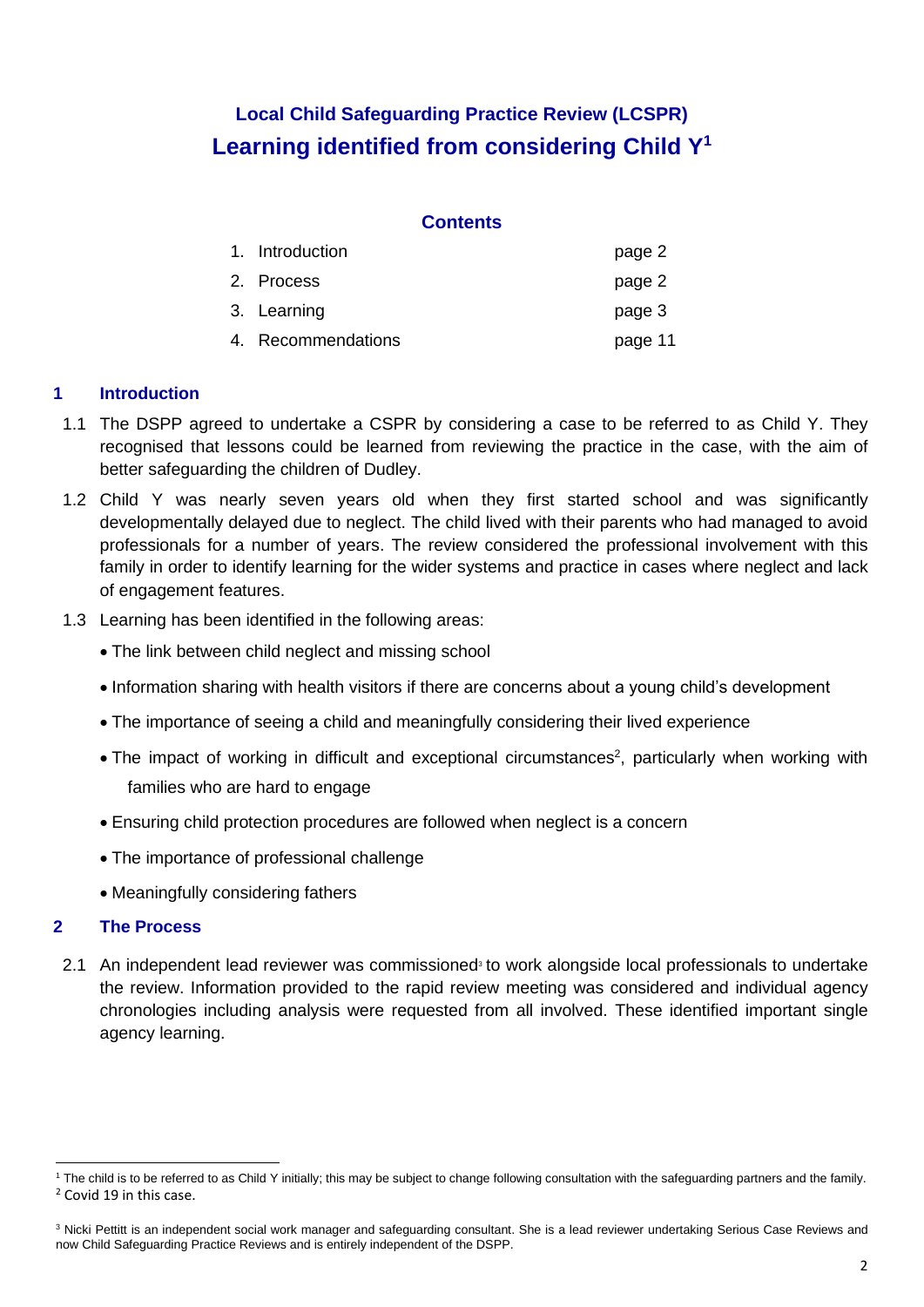- 2.2 Professionals involved at the time were involved in discussions about the case and the wider system. Due to the on-going response to Covid-19, a practitioner participation session<sup>4</sup> was held in July 2021 using video technology.
- 2.3 The lead reviewer met with Child Y's mother and spoke to his father on the telephone in order to identify any learning from their perspective.

# **3 The Learning**

3.1 The learning identified for the safeguarding system and partnership is as follows:

**Learning point 1: When a young child is 'missing from education', while it is a priority to ensure that the child starts or returns to school, the possibility of parental neglect should also be considered.**

- 3.2 'Children missing from education' (CME) refers to children of compulsory school age who are not on a school roll or being educated otherwise, such as in alternative provision or by home schooling. The Dudley Metropolitan Borough website states clearly that 'these children can be amongst the most vulnerable in the country, and it is essential that all services work together to identify and re-engage these children back into appropriate education provision as quickly as possible.' The West Midlands regional child protection procedures identify this as a potential safeguarding concern. They quote the 2016 guidance<sup>5</sup> which states that children missing education are 'at significant risk of underachieving, being victims of harm, exploitation or radicalisation, and becoming NEET (not in education, employment or training) later in life'. As a young child these were not immediate issues for Child Y, however they should have been in receipt of an education and have had the safeguard of being regularly seen in an educational setting. Indications of Child Y's significant developmental delay and neglect were not identified due to them being missing from education and because they had no contact with any professional for a number of years. At no stage prior to Child Y starting school in October 2020 was neglect identified. A recommendation has been made that the procedures are reviewed as this case shows the impact that not being in education can have on younger children.
- 3.3 In Dudley children start primary school the September after their 4th birthday. The law states all children must start school by the latest the beginning of the term after their 5th birthday. Child Y was due to start school in September 2018, and there was a legal requirement that they start school by the latest January 2019. The process of gaining a school place for a child involves a parent or carer taking the initiative and putting in an application either on-line or using a written form delivered to the council prior to 15th January of the year that they are due to start. Child Y's parents did not complete an application form and this was not identified by the council or any other agency at the time. If a child is registered in early year's provision in the borough, information is shared by the providers and applications are sent directly. If parents still fail to apply, the case is referred to the CME team who work with the family as the child approaches compulsory school age. Child Y was not part of this process as they were not in registered early-years provision. There is currently has no other mechanism of getting data on children approaching school age. The admissions service is in the process of establishing links with school health to establish if they can access data from GP records to track pupils in Dudley who are due to start school. A recommendation is made in respect of this.
- 3.4 Local authorities have a duty under section 436a of the Education Act 1996 to make arrangements to establish the identities of children in their area who are not registered pupils at a school and are not receiving suitable 'education otherwise'<sup>6</sup>. It was in June 2019, a year after they should have started school, that it was established that Child Y was living in Dudley, was not attending school and had no school place in the borough or in any other area, due to a housing issue. It became apparent that the parents had probably been avoiding professionals since Child Y was three years old. Action was then taken by the CME team to enable Child Y to access an education, but it took another 16 months

- 5[https://assets.publishing.service.gov.uk/government/uploads/system/uploads/attachment\\_data/file/550416/Children\\_Missing\\_Education\\_-](https://assets.publishing.service.gov.uk/government/uploads/system/uploads/attachment_data/file/550416/Children_Missing_Education_-_statutory_guidance.pdf)
- statutory quidance.pdf

<sup>4</sup> Four groups were organised chronologically. Each group considered a period of professional involvement with the Child J and her family. Some professionals attended more than one session.

 $6$  For example formally being home schooled.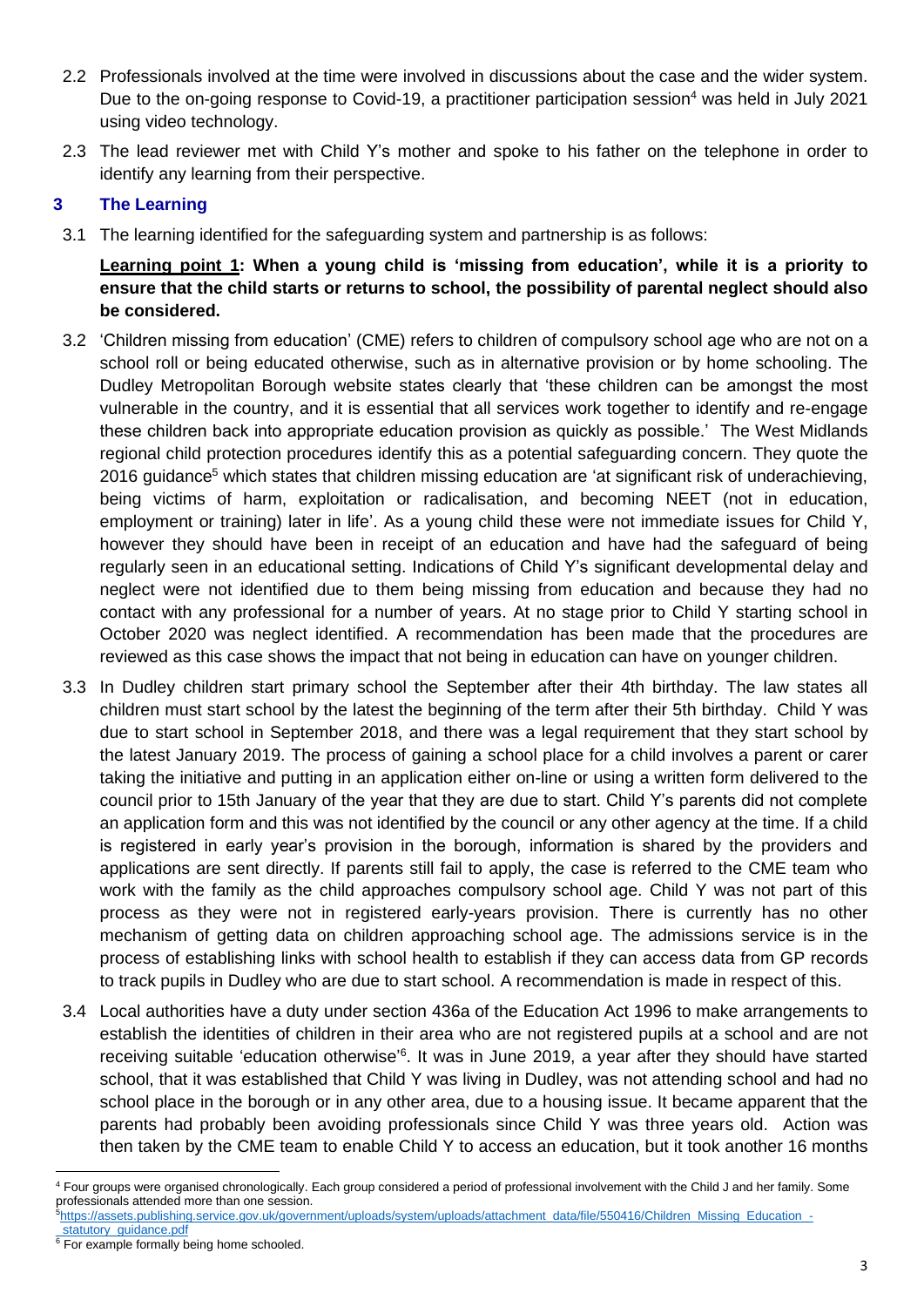for Child Y to start school. By then Child Y was nearly seven years old. Child Y's mother told the review that she had no contact with any friends or family members with young children and that she genuinely was not aware of the need to put in a school application. There is a need to consider how to improve awareness of the application process and timescales.

- 3.5 Between June 2019 and June 2020 the council's CME team took responsibility for ensuring that there was a satisfactory conclusion to this matter. There was significant drift and delay in the response, despite the involvement of the CME team and the consideration of the child at the Fair Access Panel<sup>7</sup>, the weekly CME meetings and the monthly CME Board. Statutory Guidance states that 'prompt action and early intervention are crucial in ensuring that children are safe and receiving suitable education. The CME officer explained to the review that they sought to develop and use a relationship with the parents to encourage them to accept a school place and ensure the child started school. While this may work with some families, it was not effective in this case. A school was identified and asked to offer Child Y a place, using the Fair Access process, in January 2020. It was ten months before Child Y started there. This further delay had an impact on Child Y's health and well-being as it was not until they were attending school that the neglect they had experienced was recognised.
- 3.6 There was an appropriate request for a School Attendance Order (SAO) to be considered in this case, and Child Y was referred to the Education Investigation Service by the CME team, as once the school place was offered Child Y's lack of attendance then became the issue. No SAO was sought however despite the threshold for an order being met. The review was told that at the time there was a review of the standard operating procedures which had an impact on this case, and others. There was also a Covid-19 impact as the council<sup>8</sup> agreed that no prosecutions should be pursued during the pandemic. The review has established that not all of those involved at the time were aware of what was happening in this regard however, and assumptions were made that this matter was being progressed, when it wasn't. Those who were aware did not communicate that the SAO referral had been put on hold whilst the SAO procedures were being reviewed and that the previous procedures should have been in place until the review was completed. However SAOs were not being used at the time due to COVID 19. A recommendation has been made regarding this.
- 3.7 The allocated school began pursuing the parents to ensure that the child started school following the fair access panel in January 2020. This included asking a school attendance consultant to conduct a home visit. All attempts to contact the family were unsuccessful. The school have a procedure that they do not place a child on roll until a start date is agreed. This is because they have experience of children who are no longer living in the area and not actually requiring the place. This did not impact on their attempts to ensure that Child Y was welcomed to the school. A wider issue has been identified in Dudley about inconsistencies across schools regarding when a child is placed on the school roll. For example, some schools do not add the child to the roll until their first day at the school, others place them on roll right after the Fair Access Panel has made a decision or a parent has applied for the child to transfer to the school. The Department of Education September 2016 Children Missing Education Statutory guidance for local authorities states that schools must enter pupils on the admission register at the beginning of the first day on which the school has agreed, or been notified, that the pupil will attend the school. If a pupil fails to attend on the agreed or notified date, the school should then undertake reasonable enquiries to establish the child's whereabouts and consider notifying the local authority at the earliest opportunity. The local education authority is currently undertaking a consultation in the hope of agreeing a consistent approach across all schools in Dudley. The review was told that is likely that a child will be put on a school roll when a start date is agreed with the parents, which was what happened but did not resolve the issues in this case.
- 3.8 The CME team policy at the time was to close a case when a child is placed on the roll at a school. In the case of Child Y the decision was made to close the case in June 2020 when the mother told the officer she was in contact with the school and planning for Child Y to start. No start date had been

<sup>&</sup>lt;sup>7</sup> It is the role of the Fair Access Panel (FAP) is to agree a Fair Access Protocol, oversee the process and ensure that the amount of time any child is out of school is kept to a minimum.

<sup>&</sup>lt;sup>8</sup> This was common across the country at this time.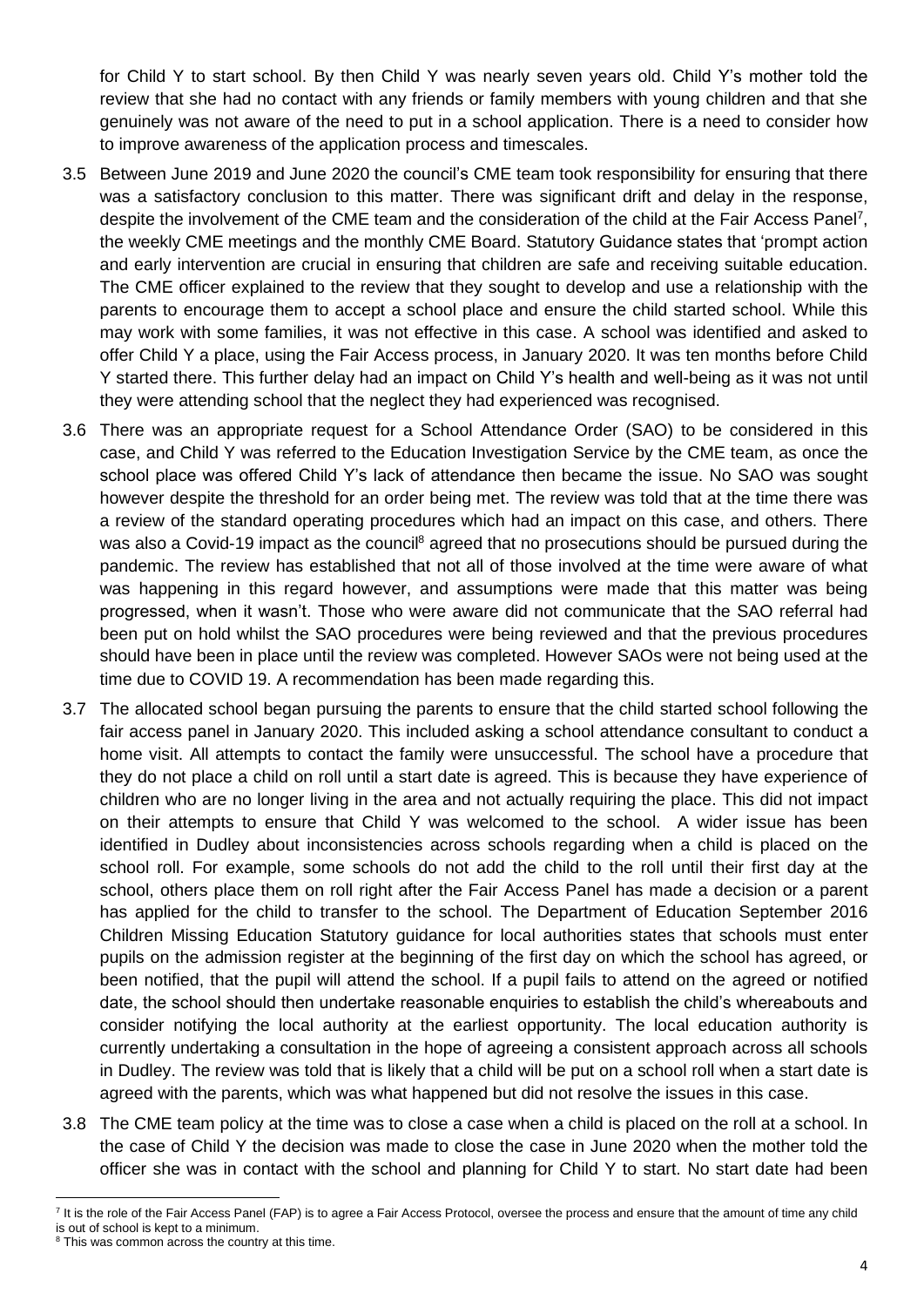agreed with the school and Child Y was therefore not on roll. This was an issue as when the CME team close the case, it is the responsibility of the school if the child does not then attend. It is positive that the policy has since changed so that cases are not closed until it has been confirmed that the child has started at the school. This case shows that when there is a history of lack of engagement and avoidance of school, there is a need for on-going CME team oversight until the child starts or returns to school. In this case the CME team were aware that the school were working hard to engage the family and ensure the child attended. The school undertook home visits and attempted communication by telephone, text message and email. They were not permitted access to the home and did not meet Child Y, although they tried to do so on a number of occasions.

3.9 The CME team identified learning when compiling their contribution to the review. This included the need to ensure that records are kept up to date and that management oversight is robust, the need for closer working with health services and housing to ensure that all children approaching school age are identified, and the need for more regular 'safe and well' checks to be undertaken on children who are not on a school roll and are not being seen by professionals in other services. Changes that have been made already and their on-going action plan should make a difference to the system and practice.

**Learning point 2: Systems need to support optimum information sharing between health professionals to ensure that a child's needs are met if there is any indication that there may be issues with the child's development or if appointments are missed.**

- 3.10 When Child Y was three years old the parents approached the GP sharing concerns about their child's delayed speech, and the GP referred the child to a consultant paediatrician. Neither had been able to examine the child or undertake any assessment due to the child's distress during the consultations. The paediatrician also appeared to have been reassured by the family's statement that they were no longer concerned, and that Child Y was 'now fine'. Rather than making another appointment or speaking to the child's health visitor, whose role it is to monitor a child's health and development, the paediatrician referred the child back to the GP. When the GP saw the child for a health issue a few months later, there is no evidence that the previous concerns about their development were discussed. The review has identified the need for information sharing with the child's health visitor when there are identified issues or a need for assessment of the development of any child under 5.
- 3.11 Child Y was not then seen by any other professional for over two and a half years. The health visitor had contacted the family to undertake a standard universal offer developmental check but the family did not respond. The health visitor followed agreed processes, instigated the No Access Policy and asked the GP to place a flag on the system that the health visitor needed to be contacted if and when they came to the GP's notice. The flag was put in place but the request does not appear to have been discussed with the family on the one occasion the child was seen shortly afterwards. The learning identified for the heath visiting service from this review is the need to always follow up if a child is requested to attend but then not bought to the healthy child clinic, and the need to include housing in checks for the no-access process. There is also a need to ensure when a child who has missed a key developmental check is transferred to the school nursing service, they need specifically identified to school nursing via a formal hand over.
- 3.12 Child Y's mother told the review that they understood both that Child Y should be in school and that he was behind developmentally, but that the longer they left it to seek help, the harder it became. She said she was avoiding professionals because she felt worried about getting into trouble and losing her child. Her partner's immigration status was also a concern and she did not want to draw attention to him. She described being ashamed of her home and her own presentation and that she was worried what people would think. She said all of this stopped her asking for help. The professionals involved with families who are avoiding services need to consider what might be stopping engagement, and consider which professional is best places to provide initial support and reassurance to improve engagement and assess the child and families needs.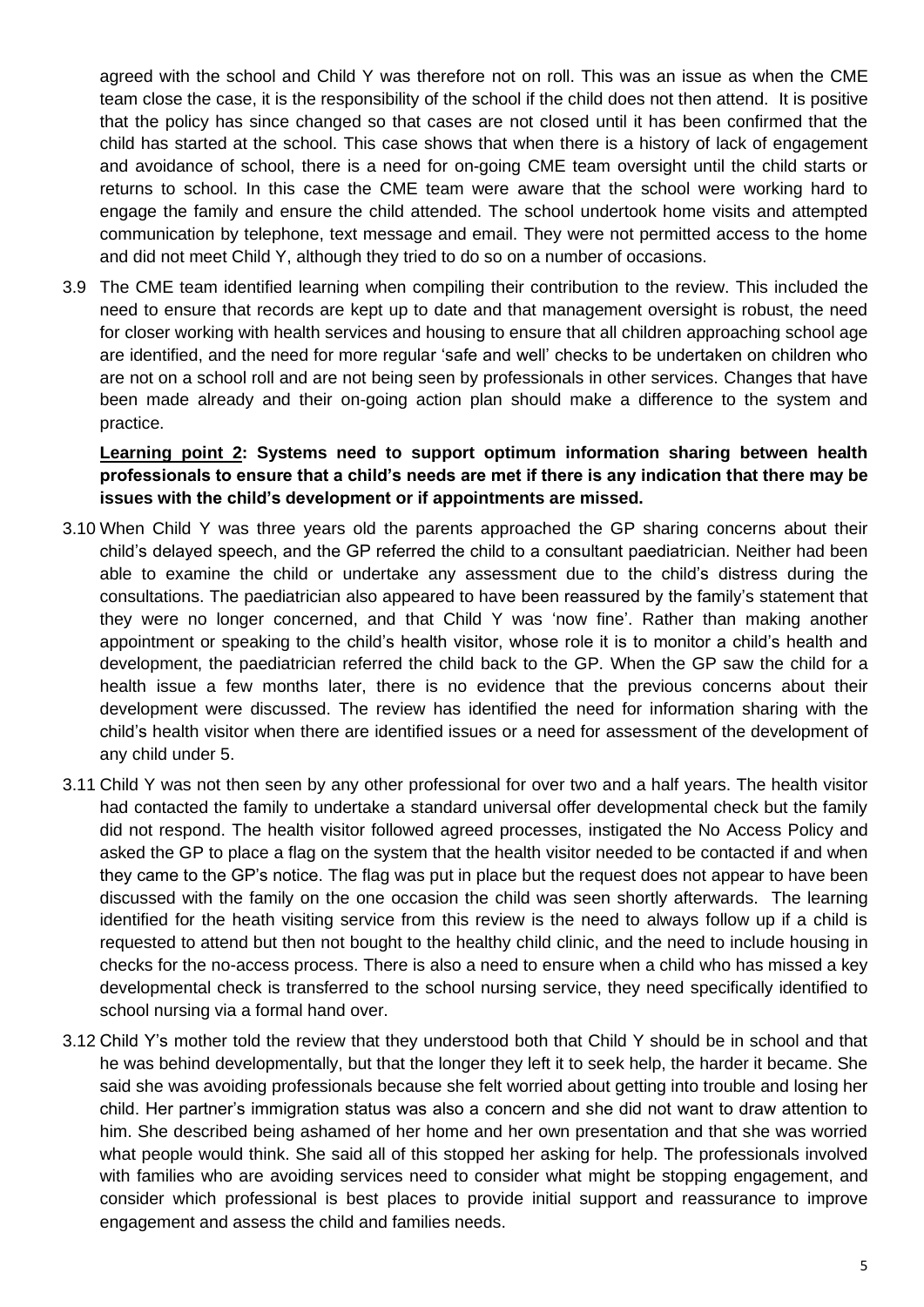3.13 Once Child Y was seen at school, developmental delay was swiftly identified. The areas of delay included speech and language, mobility, wearing nappies and being unable to drink from a cup or use cutlery. There were also concerns about hygiene. Building on the school's good working relationship with the school nurse, she was contacted and undertook an assessment the same day, identifying neglect as a reason for Child Y's delay. The school, along with the school nurse and the family support worker showed persistence and respectful challenge when their referrals to the MASH were not accepted as child protection concerns that required an investigation and assessment. The School Nursing service will be using this case as an example of positive practice.

**Learning point 3: When any professional has concerns that a child is not in education, there needs to be timely information sharing and early consideration of the child's lived experience, which includes the child being seen.**

- 3.14 The housing fraud team first identified that Child Y was not attending school. They were able to provide this information to the CME team, including where in Dudley the family were living, that they had established that the child was not attending school in any neighbouring authority, and that they had also spoken to the mother who had confirmed the child was not yet attending school. Their extensive enquiries meant that the education authority could work quickly to engage the family and ensure the child was enrolled at a school. The housing professional involved liaised promptly with both the CME team and the MASH in respect of Child Y.
- 3.15 The MASH considered the information provided by the housing professional and forwarded the information to Early Help, although the housing officer had not completed a multi-agency referral form (MARF) as would be expected. This was not challenged and there was no record made of the contact by the MASH. The analysis from children's social care (CSC) provided for this review found a need for email information on closed cases to be available on the information system so that they can be seen if further information is shared, and the need to ensure that MARFs are used consistently when referrals are being made to the MASH. An action plan has been devised to ensure improvements in this area of practice. Learning has also been identified about the need for 'professional curiosity' in the MASH about children who are not in school, and an improved awareness that this may be a safeguarding issue. In this case a note to early help that they should consider referring back to the MASH if they were unable to engage the family could also have been considered, bearing in mind the link between children missing education and neglect.
- 3.16 Early Help involvement remained an appropriate plan at this stage, as there was a need for a sensitive assessment to understand why the child was not yet attending school. Other than the child not being in school, no other concerns about the child had been identified or shared at this stage. The fact that the child had not been seen by any professional for a number of years, therefore not allowing for any concerns to be identified, needed to be considered. An early help worker contacted the family in writing and attempted two home visits to the known addresses in an attempt to meet the family during June 2019. As there was no response, the case was closed. In order for any early help work with a family and information sharing about a child, parental consent is required. This was not available in Child Y's case due to the lack of engagement. The early help worker had confirmed that the CME team were still pursuing the family before closing the case. This was reassuring, but they did not consider consulting the MASH about the lack of contact and the fact that the child had not been seen. The connection between neglect and children missing from education had not yet been made.
- 3.17 Once the address where the family were staying was confirmed, the CME Team requested that the school admissions team send a school application form to the address where they had been told the family were living. The form had not been returned a month later so the CME team were informed, and they requested that a second form be sent. During this review the LEA (local authority education service) has identified that there is an issue with their IT system that can result in a child's home address being altered<sup>9</sup> during data collection exercises, and in this case it appears that the forms

<sup>&</sup>lt;sup>9</sup> Addresses that include a number then an a, b, c, etc were automatically changed to number only. This is being rectified as a priority.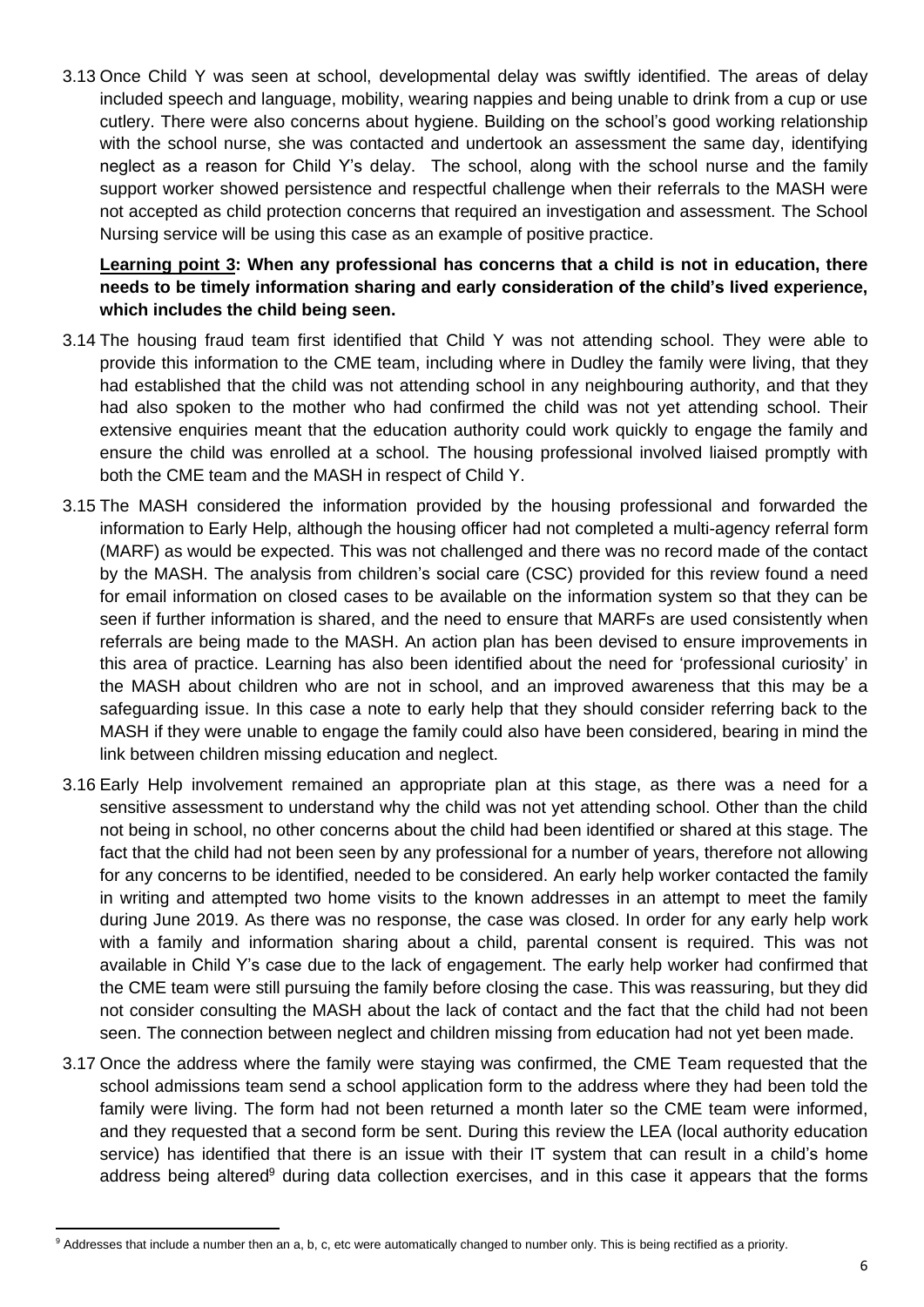were being sent to the wrong address. This led to a review of the system and there is a plan to solve the glitch in the next software update.

- 3.18 The review has identified that as well as a need for improvements in the I.T system, there also needs to be professional curiosity about why a child is not in school and why the family have not returned the application form, and a more proactive and timely response to ensure that children do not miss too much education. The Child Safeguarding Practice Review Panel stated in their annual report 2018-19 that 'whilst technological solutions are a critical component, we also need to think in terms of human factors. Complexity of practice requires sophisticated conversation, hard wired into the DNA of our child protection practitioners. How do we help people talk to each other within a context of highrisk, high-volume and limited resource?' This is a pertinent and valid question that needs to be considered by the partner agencies in Dudley, as is the case nationally.
- 3.19 While the process of trying to engage the parents was on-going, the child was not seen by any professional until seen June 2020. This sighting was brief, with the CME team officer confirming to the review that they had only seen the child for a few minutes, that they were in their father's arms and that they did not engage with them at all. They were not able therefore to consider the well-being of the child during the visit, other than that they were present and 'seemed fine'. The fact that they were in nappies and had limited speech and delayed mobility was not identified. The poor quality of the accommodation was noted however, and there was an awareness that the parents were consistently trying to avoid the child going to school. The fact that the child had been seen and there were no obvious concerns about Child Y's safety led to a degree of professional optimism about how Child Y was, and this contributed to a further delay in identifying the neglect. The CME officer was contacted by the school and they too were prematurely reassured that the child had been seen and was well. Covid-19 had an impact as the resulting restrictions meant that the visit completed by the CME officer had to be a doorstep visit and therefore limited the opportunity to grasp a fuller awareness of the child's lived experience. The CME team went on to close the case without informing the school.
- 3.20 In order for young children to be the focus of any contacts with a family, they need to be seen, spoken to and observed with their parents. All professionals require the time and opportunity to ensure they see the child and that this contact is meaningful. Reviews of cases in which children have died or been seriously harmed have shown that abused children have often been seen but that workers either were unable or were prevented from identifying abuse<sup>10</sup>. There are examples of serious cases where professionals have been in the same room as a child but did not engage with them. The type of home visits that were undertaken in this case are very difficult for professionals. They were largely kept on the doorstep (or had to be on the doorstep due to Covid-19) and they had to negotiate with parents who did not want to engage. Being able to see the child in a meaningful way was almost impossible, yet this was the only way of identifying how the child was. The parents were not sharing any concerns and getting Child Y to school was the focus of the work at the time.
- 3.21 There was limited consideration at the time of why the parent's may be avoiding services and what was stopping them sending their child to school. The CME worker was told by the mother that she was worried about Child Y attending school and that she had a tendency to 'baby' the child. Mother also told the lead reviewer this. It is now known that financial difficulties, poor and overcrowded housing and the wish to avoid professionals due to the father's insecure immigration status probably had an impact on the lack of engagement and then on Child Y's development. The stress the family must have been under at the time needed to be considered and acknowledged with them, including consideration of the father's race and culture. These predisposing stressors were not entirely established prior to October 2020. After Child Y started school consideration was given to the impact of poverty and poor housing on his development and support is being provided. Child Y's mother told the review how overwhelming their financial insecurity and debt was at the time and that this had an impact on her mental health and ability to focus on her child and their needs. She was estranged from

<sup>&</sup>lt;sup>10</sup> Ferguson H. (2009) Performing child protection: Home visiting, movement and the struggle to reach the abused child' Child and Family Social **Work**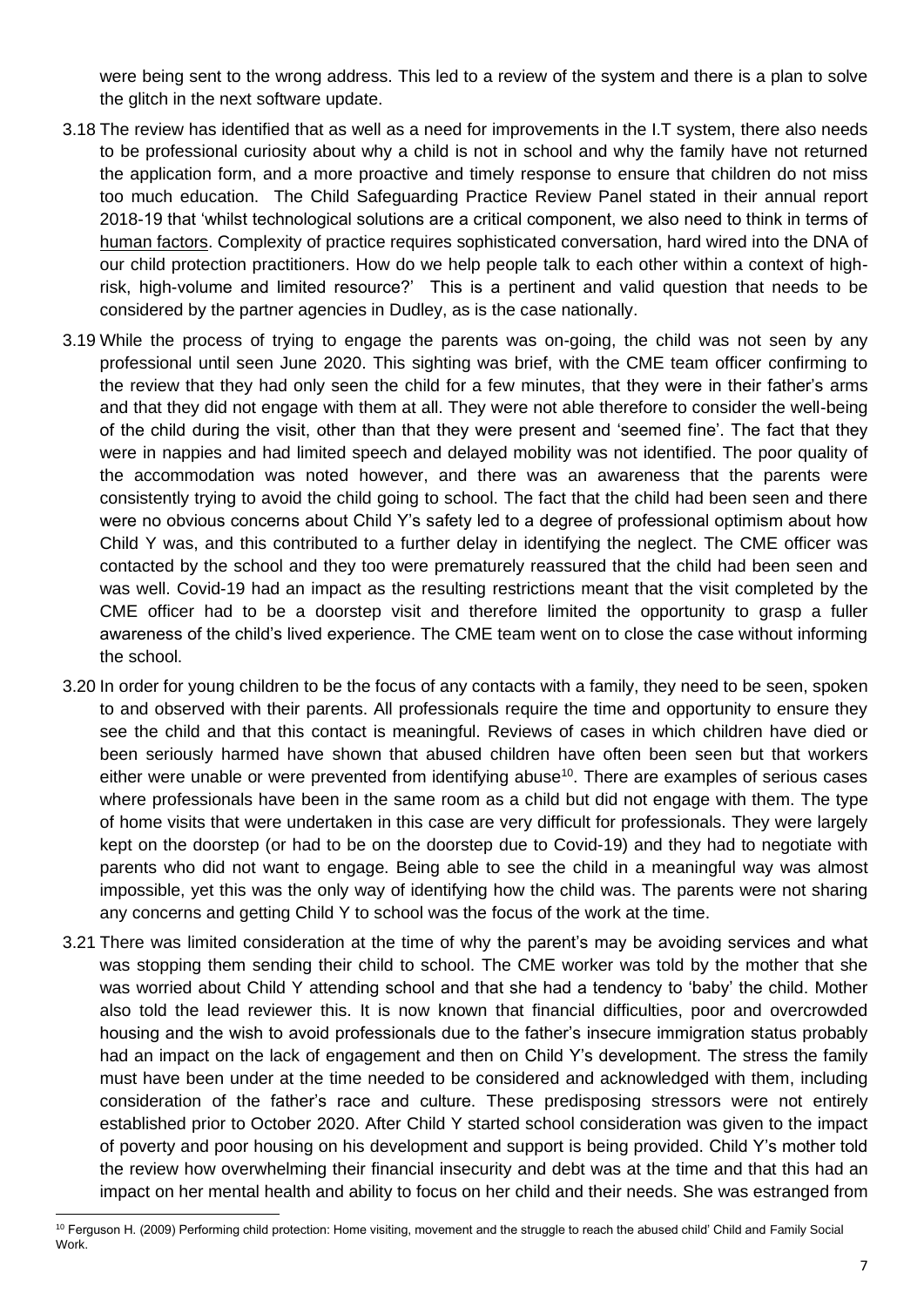her family because they did not approve of her relationship, and this added further stress and isolation. The third national CSPR<sup>11</sup> published in September 2021 found that cases considered in reviews often involve families living with additional pressures such as poverty, mounting debts, deprivation, worklessness, racism.

- 3.22 Good practice was shown by the Family Solutions early help worker who became involved in September 2020 following a MAAM (multi-agency action meeting) also attended by the school. She was persistent in trying to get the child to visit the school with the parents, in the hope that they would then be reassured about the child starting there. They also saw the child briefly when visiting the family in September, just the second professional to do so after the fact that they were missing from education was identified. As was usual, the mother ensured the visit was on the doorstep and blocked a view into the home. The child was seen briefly in a coat and again there was no meaningful engagement or the opportunity to identify any concerns about their development. They were curious about the mother's mental health and whether there was domestic abuse through control as the mother stated she could not take the child to visit the school as her one and only pair of trousers had split.
- 3.23 There was confusion about whether the police saw Child Y in September 2020, as had been recorded by some agencies. A police officer had been in attendance at the September MAAM where Child Y had been discussed, and had said they could visit if there was no success in seeing Child Y. The officer in attendance does not always make a record of the discussion on a case which led to a gap in the police chronology submitted for this review. It has since been confirmed that as the FSW had then seen Child Y, the police did not visit.
- 3.24 There was very limited communication with Child Y's father, and the focus was on the child's mother to get Child Y into school. Services are often 'mother focused' rather than seeing both parents as equally responsible for the child and the need to be equally involved in any plans made. There was very little information available about Child Y's father. He was not registered with a GP for example, and it is now known that his precarious immigration status had an impact on his willingness to engage with professionals. It was in fact the father that first took Child Y to the school, along with the family support worker who took the initiative to ensure that the visit took place when Child Y's mother would not attend the appointment. This was a turning point in being able to assess Child Y's health and development. The review was told that the need for professionals to consider fathers more rigorously is a reoccurring issue in Dudley. In the 2015 NSPCC report, 'Hidden Men - Learning from Serious Case Reviews<sup>'12</sup> it is pointed out that men can be 'ignored by professionals who sometimes focus almost exclusively on the quality-of-care children receive from their mothers and female carer.' Other research<sup>13</sup> also confirms that professionals do not always engage with fathers, that they have limited expectations of them, and that when plans are made to support or protect children, it is often assumed by professionals and the parents themselves, that 'parent' really means 'mother'. This was found in regard to Child Y, particularly in the early attempts to engage with the family. Child Y's father spoke to the lead reviewer and it was evident that his spoken English is limited and that he did not appear to understand all that was discussed. He said that he does not always understand what is being discussed and that an interpreter would be helpful. There was no evidence that this was considered by those involved at the time, and may have been another reason why Child Y's mother rather than father was the main focus of professional engagement. Child Y is dual heritage as his mother is white British.

**Learning Point 4: The response to COVID 19 has allowed parents who are hard to engage with to avoid professional contact. Professional rigor and persistence are required so that the needs of children continue to be met despite the challenges of working during a pandemic.**

<sup>11</sup> The myth of invisible men: safeguarding children under one from non-accidental injury caused by male carers. 2021

<sup>12</sup> https://learning.nspcc.org.uk/media/1341/learning-from-case-reviews\_hidden-men.pdf

<sup>13</sup> Family Rights Group, Fatherhood Institute, Daryl Dugdale (Bristol university), Professor Brigid Featherstone (Open University) 2012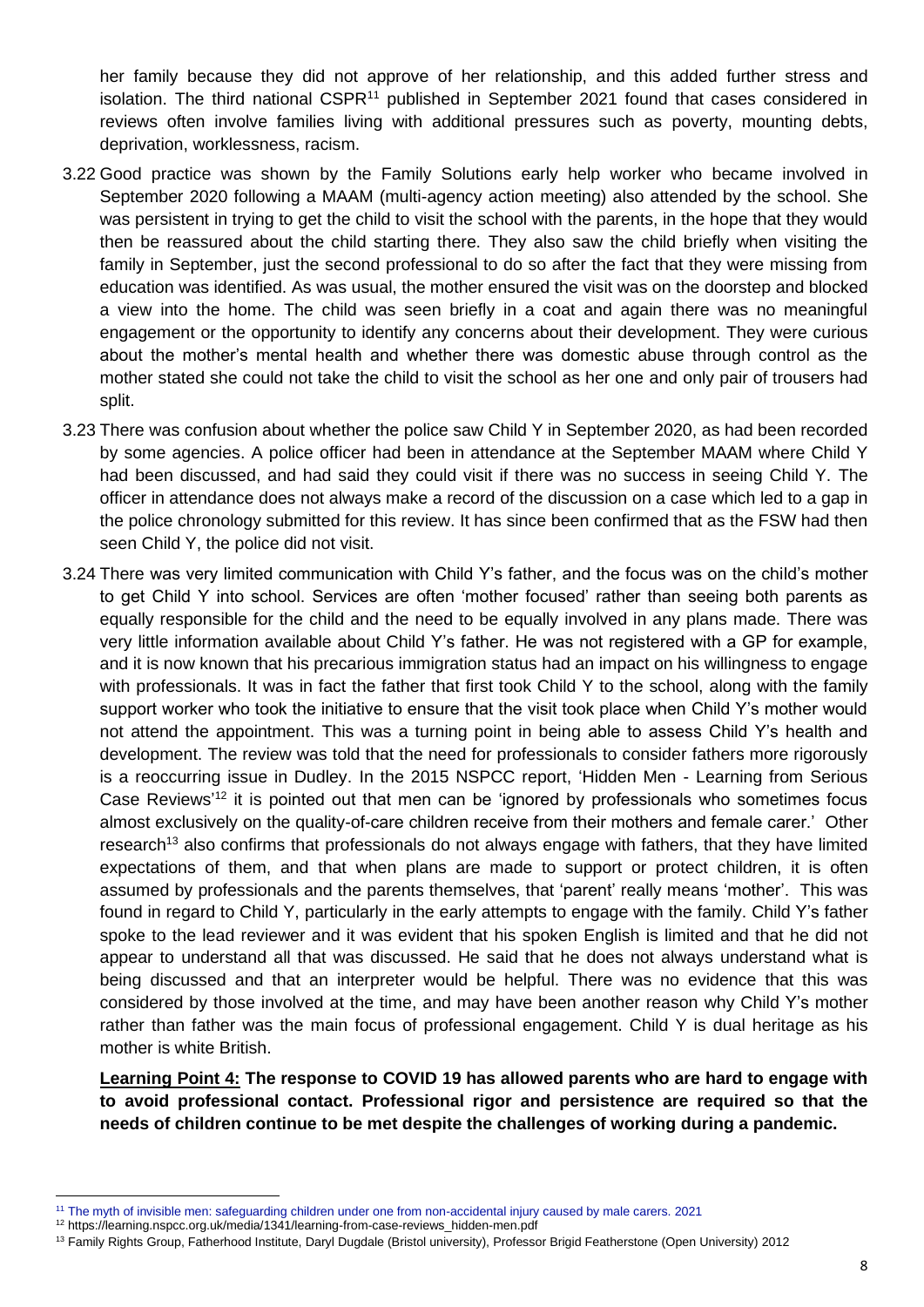- 3.25 Attempts to ensure that Child Y's parents took up the school place that was allocated in March 2020 were hindered by the decision to close schools for all children except those who were vulnerable or the children of key workers on 20 March due to the COVID-19 pandemic. It is impossible to say whether Child Y would have started school sooner without the lockdown, but there is evidence that the child's mother stated that the family were 'shielding' when the issue of school attendance was raised with her, and it provided another reason for the parents to avoid sending their child to school. There were attempts by the school over the months following the first lockdown to engage the family in home schooling for Child Y, to no avail. The school had not yet met Child Y, did not know what level of work to provide (although age-appropriate resources were delivered to the home address, partly due to assurance from the CME worker that the child had been seen) and it is acknowledged that all professionals were working during unprecedented times. The annual report from the national Child Safeguarding Practice Review Panel published in May 2021 stated that the first national lockdown reinforced the crucial role that schools play in safeguarding children.
- 3.26 School attendance for vulnerable pupils was recommended but not compulsory during the government imposed lockdowns. At the time of the lockdown in March 2020 no professional was aware of how vulnerable Child Y was and they were still not on the roll at the school, so their attendance was not considered. (They continued to attend school during the later lockdown in January 2021 as they were on a child protection plan at that stage.) Child Y was seen very briefly by professionals in June and September 2020 but none were able to meaningfully identify or consider Child Y's vulnerabilities. Child Y was effectively invisible to all services from October 2017 to October 2020 and both parents kept their child away from the scrutiny that professionals would bring.
- 3.27 There had been challenge about the child not having been seen from a School Improvement Director from the Academy Trust who was working at the school during February 2020 to increase leadership capacity. They contacted the CME team for information and to challenge them about why the child had not been seen yet. The following day the matter was again raised at the Fair Access Panel and the chair suggested that the CME team visit the home within the next two days. The CME officer was in text and email contact with Child Y's mother at the time and had attempted home visits, but Child Y was still not seen until June 2020, when they were very briefly observed. The national lockdown which started in March would have had an impact on CME attempts to see the child. The review was told that there were debates about whether it was safe and appropriate to undertake home visits and whether PPE was required for example. Schools were given PPE in order for the attendance officers to visit children's homes shortly after the start of the first national lockdown. The CME Officer was also provided with PPE but initial guidance to staff was to complete virtual or doorstep visits.
- 3.28 Covid-19 has provided families who are hard to reach and who wish to avoid professionals with the opportunity to do so. A number of reviews nationally are finding that families have been using 'shielding' as an excuse for children to remain at home, which in some cases increases risk and limits support for vulnerable children. To a degree this was the case for Child Y. With or without the pandemic, the parents ensured that professionals were not able to establish what impact their non engagement with services may be having on the life of the child. The neglect of Child Y's educational and developmental needs was not identified due to the parent's long-term avoidance of the agencies trying to assist them, and while Covid 19 added to the difficulties in engaging the family, the review has shown that their avoidance and drift in the plan to get Child Y into school was a feature prior to March 2020.

# **Learning point 5: When there are concerns about a child, all agencies need to be clear about the child's place in the system and to challenge if there is a disagreement or delay**.

3.29 Good practice was evident within the system when challenge was required due to concerns about Child Y and differences of opinion regarding whether they required a safeguarding response. There was individual agency challenge to the MASH from the school, from Family Solutions and from the school nurse regarding the MASH decision that family support was the appropriate response for Child Y after they started school. There was good communication between these professionals about the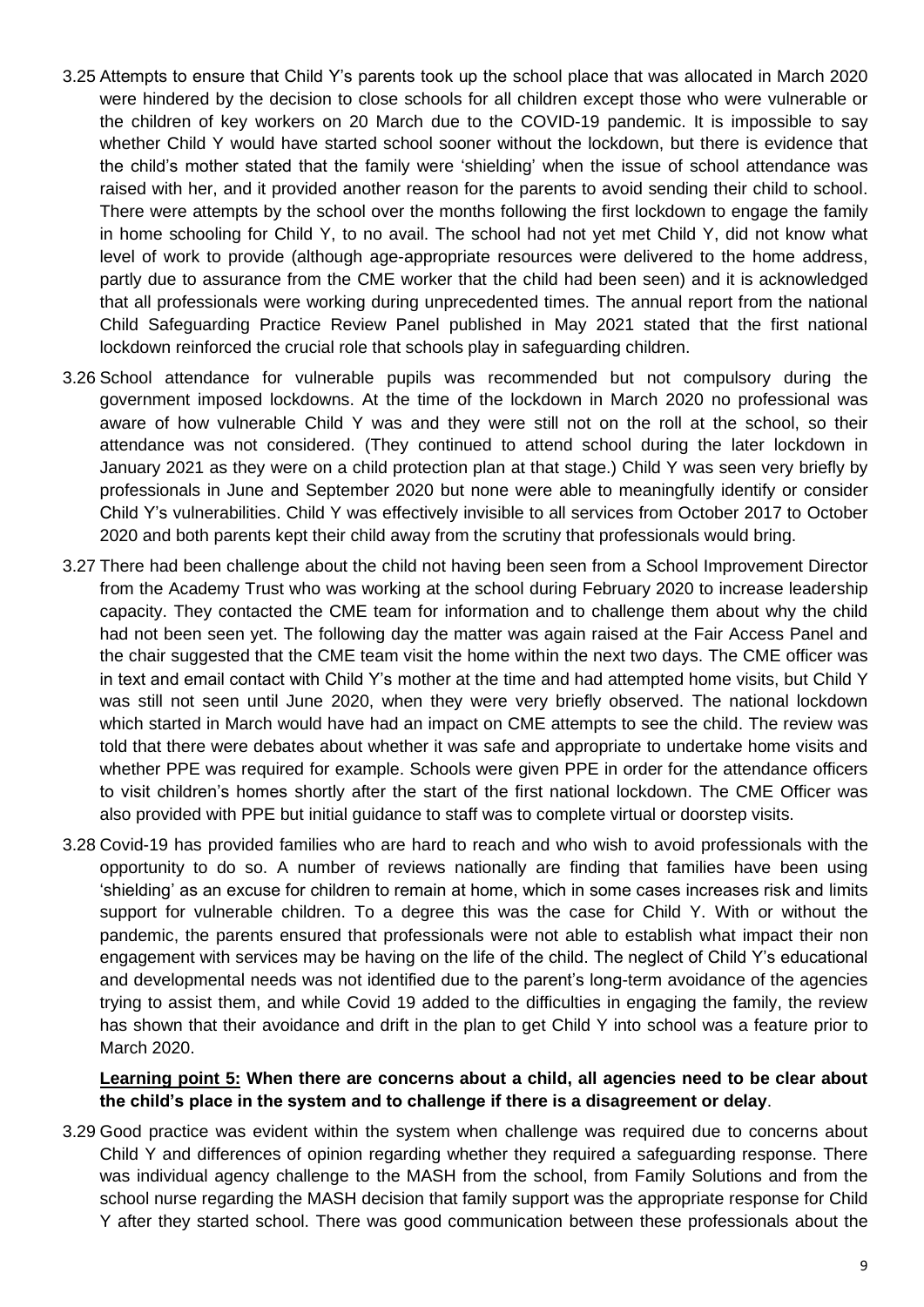need to challenge and a number of attempts to show evidence that Child Y had suffered neglect and was at risk of ongoing neglect. While this debate was on-going, appropriate support was provided by the school and the school nurse, and the child was referred for assistance from speech and language therapy and the continence service. Practical support was also provided including nappies, food bank vouchers and school uniform.

- 3.30 This challenge and the persistence of those involved led to a change in the plan for Child Y, and a social worker was allocated to undertake an assessment two days after they started school. The child's current social worker, who became involved later, told the review that the extensive knowledge of the child's needs and the experience of those involved, regarding the behaviour of the parents and their reluctance to engage with professionals, particularly the school, allowed her to have an understanding of the case quickly which enabled an informed response. Child Y's mother also spoke about the non-judgemental approach of the social worker and how this has helped her to engage and consider and understand the concerns about Child Y.
- 3.31 There was some confusion regarding the nature of the CSC and police involvement, which was not identified at the time. Following the agreement from CSC that they would undertake an assessment, a social worker visited with the police. They met the parents and the child. During the visit the police officer issued a Community Resolution Order (CRO) stating that the parents must work with CSC, and the parents consented to an assessment. The use of this order would have involved the police officer acknowledging that an offense of some kind had been committed. CROs are an 'opportunity for the police to deal with appropriate low-level offences and offenders without recourse to formal criminal justice sanctions.'<sup>14</sup> Without a full investigation of the impact on Child Y of the neglect they had suffered, and without giving the parents the opportunity to work with a social worker (this was the first contact CSC had with the family) this initially appeared to be a premature decision. Further discussions with West Midlands Police show that this was a pragmatic response to ensure compliance from the parents. The CRO was not necessarily a final decision and the police assured the review that this decision could be reviewed at any time and alternatives such as a criminal investigation would be considered if further evidence of neglect was identified. What was not clear is whether there was in fact a review and whether other professionals involved were aware that this was a possibility which they could request.
- 3.32 The status of the case at this stage was not clarified. Police records state that it was a single agency S47 investigation had been agreed, however CSC decided to pursue the assessment under S17. Procedures are clear that a S47 investigation is usually undertaken following a decision made at a strategy discussion. There was no strategy discussion / meeting in this case until  $4<sup>th</sup>$  November, nearly a month after Child Y started school and the serious concerns were identified. This led to a delay in a child protection medical being considered and no opportunity for debate about whether a criminal investigation was required. While it was unlikely to be appropriate in the case of Child Y, in other cases it may be. This has highlighted a need in Dudley to consider if this is a wider issue and a recommendation has been made in regard to this.
- 3.33 Around a week after the visit from the police and CSC, the social worker had a discussion with the Child Protection Chair service regarding whether the child should be subject to an initial child protection conference (ICPC). Discussion with the CP chairs in Dudley is common when considering thresholds and is largely good practice. In this case the chair was spoken to and the fact that the parents had been cooperating with the assessment, that Child Y would remain a child in need with an allocated social worker and coordinated multi-agency support would continue, it was felt that an ICPC was not required. It was noted that if this was not sustained, the need for a conference should be reconsidered. The decision did not take into consideration the extensive history of lack of engagement with all professionals, that the cooperation from the family may have been due, at least in part, to the police CRO and the fact that Child Y had already suffered significant harm from neglect.

<sup>14</sup> <https://www.west-midlands.police.uk/your-options/community-resolution>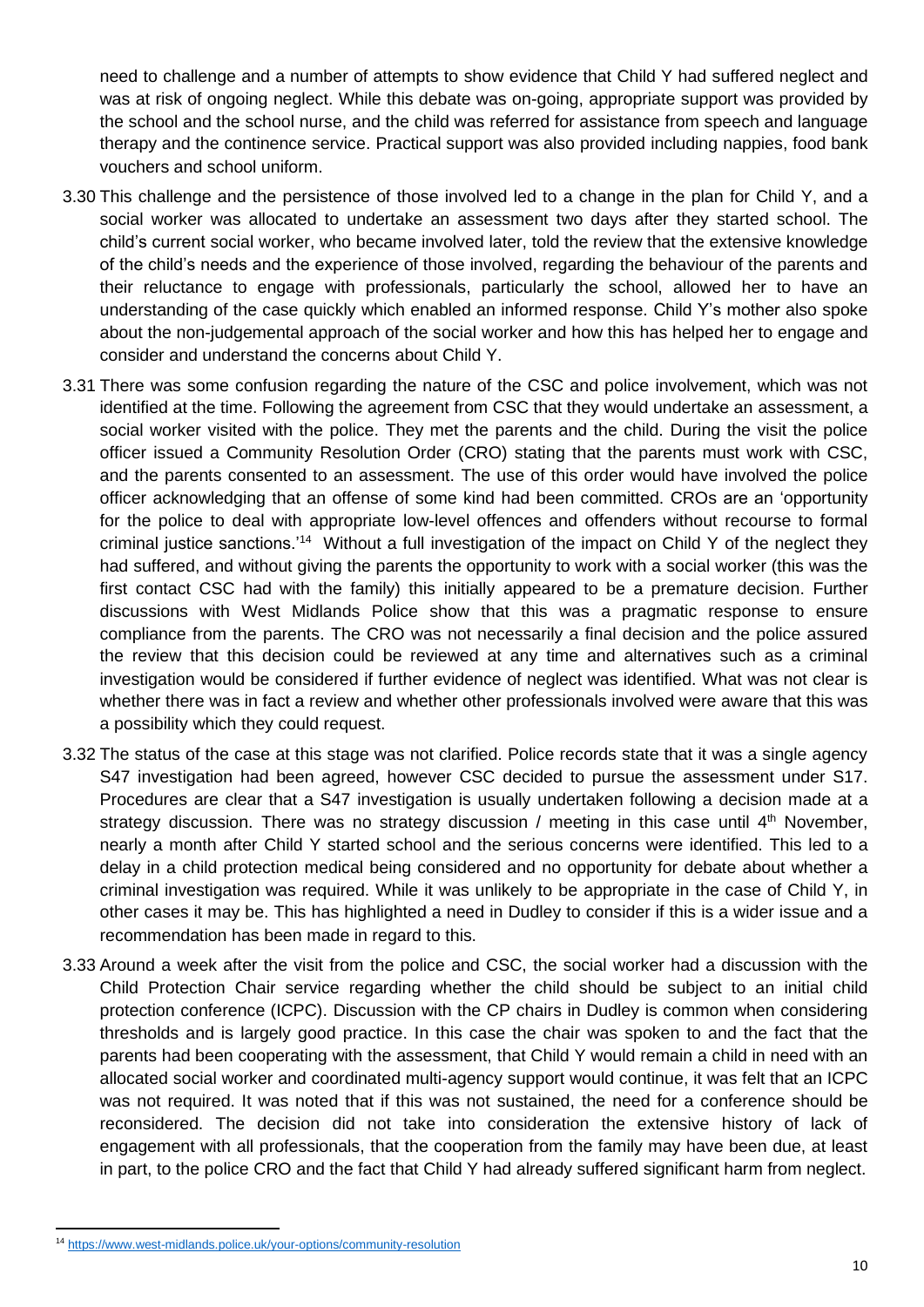- 3.34 As outlined above, there was appropriate earlier challenge when the Academy Trust that manages the school contacted the LEA in February 2020 asking why the child had not been seen. The school have identified single agency learning, recognising the need to develop confidence in escalating using the DSPP process if they have concerns about partner agencies not completing agreed actions. The review reflected on the use of the restorative practice model in Dudley when working with families and how in this case the clear neglect of Child Y was not the primary focus. The aim of CSC to work with the family to meet the child's needs in the medium to long term was a good one, however the investigation of the abuse and a clear focus on the risk to Child Y needed to receive equal focus. There was evidence of reflection within CSC that focused on the mother rather than Child Y, and an optimistic view of both the past and the plan for working with the family.
- 3.35 A medical was undertaken on Child Y a month after concerns about neglect were identified. The West Midlands child protection procedures<sup>15</sup> state that a child protection medical should be undertaken where there are indicators of neglect, as there were for Child Y. The procedures state that the need an assessment in the context of S47 enquiries should be discussed with the doctor due to undertake the medical assessment 'to ensure they are aware of its strategic significance' and that the 'doctor should demonstrate a holistic approach to the child and assess the child's well-being, including mental health, development and cognitive ability.' In this case the medical concluded that Child Y's educational, developmental and possibly medical needs had not been met in the family environment by the parents and may indicate neglect.
- 3.36 The decision to have an ICPC was made the same day as the medical, and while the conference was then held within 15 days of the strategy discussion, it was seven weeks after the first visit by the police and CSC. No agency challenged the delay in either the medical or the decision to hold an ICPC. This was because they were relieved that CSC were now involved, because Child Y was now attending school, because there had been a referral to a paediatrician via the school, and because of a more general lack of knowledge of the required timescales within child protection procedures.

### **4 Conclusion and recommendations**

- 4.1 When Child Y started school it was identified by experienced and skilled professionals that they had been neglected and that they were delayed in their physical and cognitive development. This CSPR has considered the learning from Child Y's case and identified learning that will be helpful for the wider system. It shows that good information sharing, open communication between professionals and embedded relationships between the professionals working with a child can make a positive difference, but it also exposes the vulnerabilities, particularly when a child and their family are effectively invisible to the services that safeguard children.
- 4.2 Single agency learning has been identified during the review and recommendations have been agreed to address these, including single agency SMART action plans. There has been excellent cooperation with this review from partner agencies, which was essential in establishing the learning from this case.
- 4.3 Having considered the learning from this review that has not been addressed in the single agency actions, the following additional recommendations are made to ensure improvement actions are taken.

#### **Recommendation 1:**

The DSPP should request that the West Midlands procedures in relation to children missing education are reviewed to ensure that reference is also made to younger children missing education and the links with neglect.

#### **Recommendation 2:**

<sup>15</sup> https://westmidlands.procedures.org.uk/ykpzl/statutory-child-protection-procedures/additional-guidance/#s536